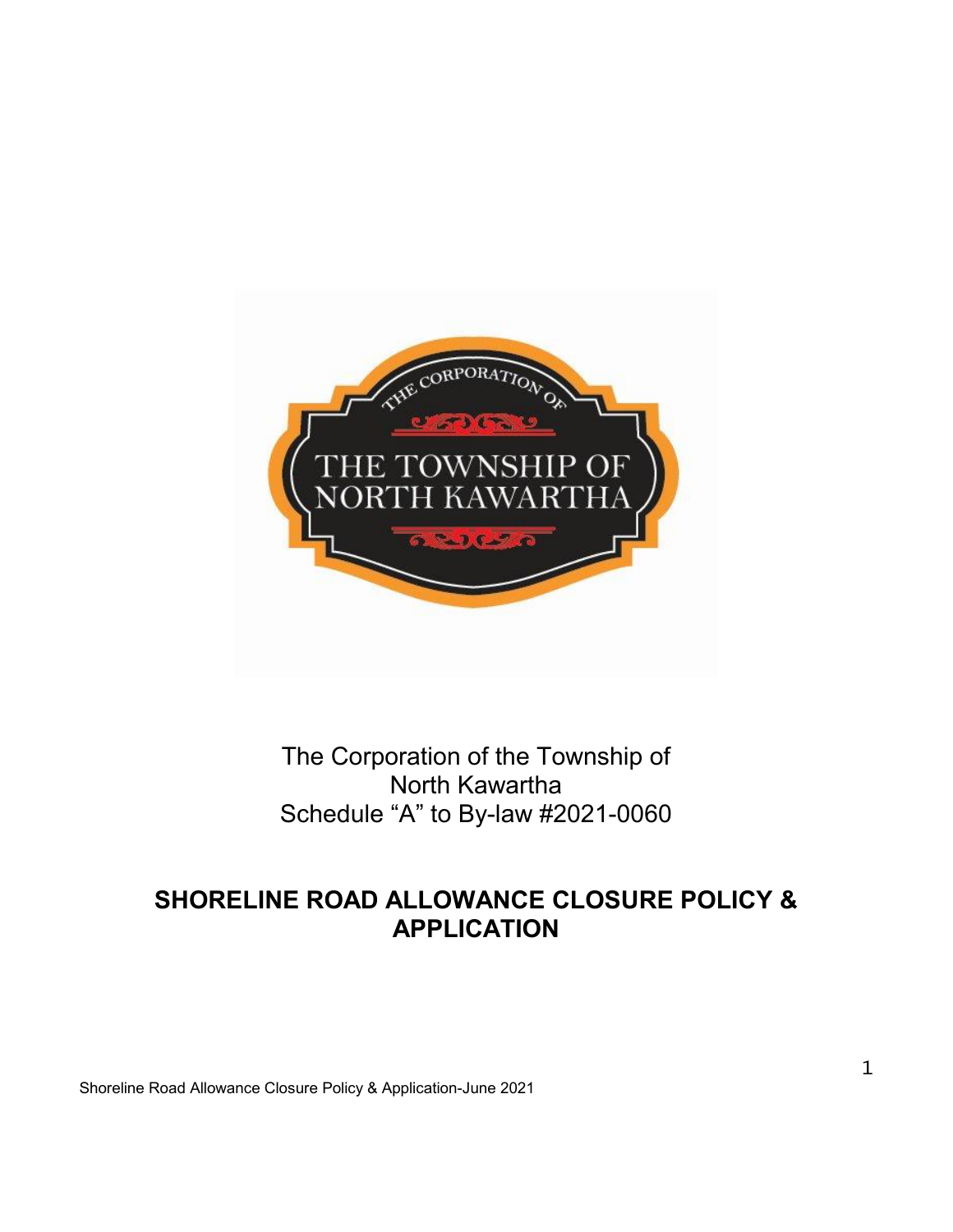#### **SHORELINE ROAD ALLOWANCE CLOSURE APPLICATION GUIDELINES**

Many of the lakes in the Township of North Kawartha have a 66' shoreline road allowance that the separates the property from the lake. The lakes excluded from having a shoreline road allowance are Julian Lake, Stoney Lake, and the south end of Eels Creek. Big Cedar Lake and Coon Lake have crown reserves on some of the lots that were auctioned by the Government in 1968 but no municipal shoreline road allowance. Eels Lake has some lots with a strip of crown reserve in between the property and the municipal shoreline road allowance (which must be purchased from the Ministry of Natural Resources and Forestry prior to purchasing the shoreline road allowance. This is usually evident at the time the survey is completed). All other lakes in the Township and the north part of Eels Creek have shoreline road allowances.

## **Application Process Survey**

The Applicant will require a survey and will have to engage an Ontario Land Surveyor to complete one at the Applicant's expense. The survey must show the shoreline road allowance as a part number on a registered plan. We do not keep any surveys on hand. The cost of completing the survey is the responsibility of the Applicant.

Survey requirements are as follows:

- (a) The survey of the lands to be closed and deeded shall not include any areas that have been filled, "man-made" or are under water;
- (b) The survey must show any/all submerged portions of the shoreline road allowance;
- (c) The survey must show any/all filled lands on the bed of the waterbody;
- (d) The survey must be deposited (i.e. Registered with date and signature of Land Registry

 $\mathcal{P}$ 

Shoreline Road Allowance Closure Policy & Application-June 2021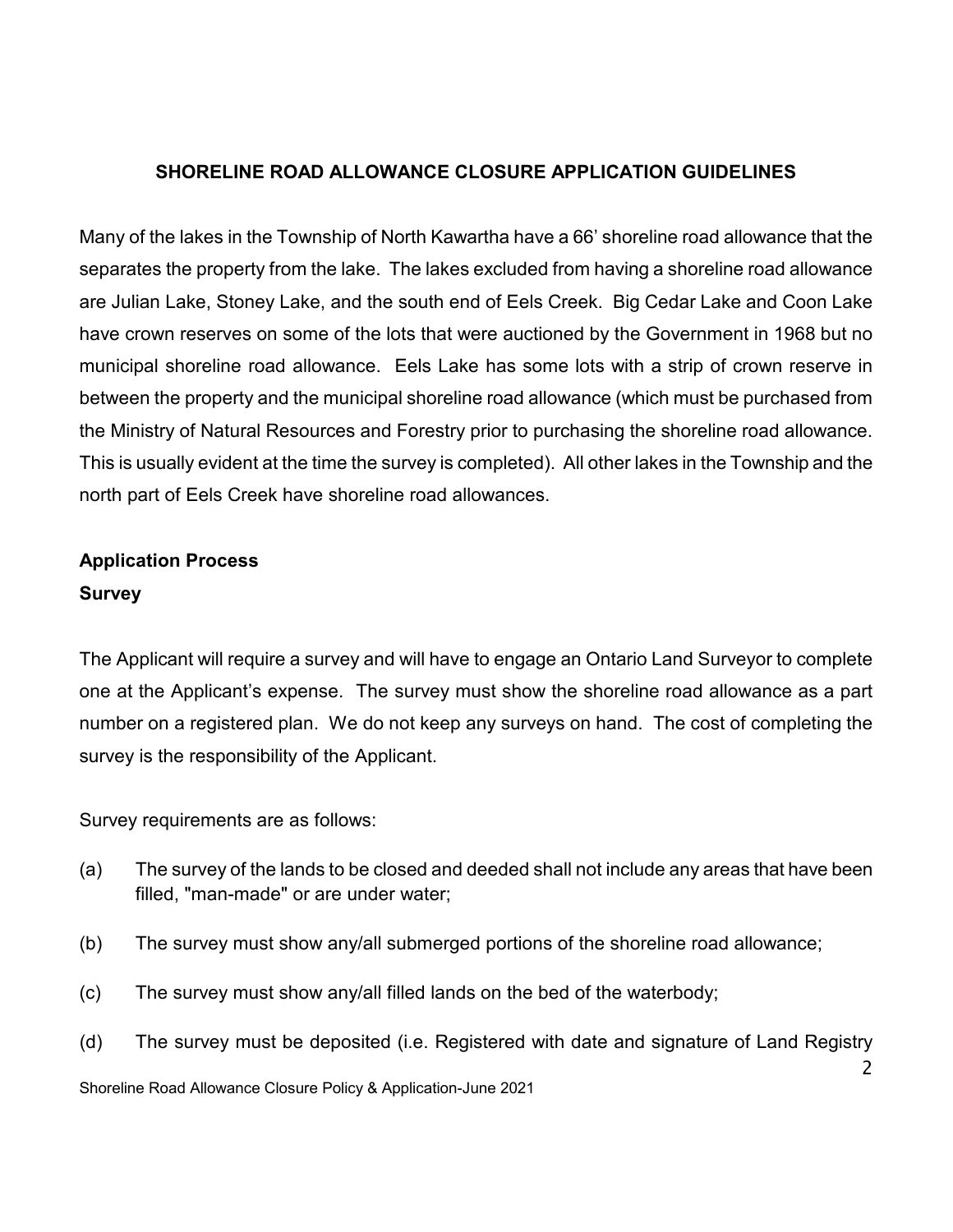office in the top right corner);

- (e) The frontage at the shoreline must be shown clearly in meters.
- (f) The shoreline road allowance must be defined as a separate part number on the plan;
- (g) When the survey consists of more than one part, an "X" must be placed on the particular part to be purchased;
	- i. Lot lines will be determined by a straight line extension of the property line to the high water mark. If this is not possible and a deviation is required, the deviation must be approved by Council. The Applicant should provide a letter to Council outlining the deviation and the reason for it. A sketch of what is proposed should be included with the letter. If possible, it is advised that the Applicant seek approval in writing from the adjacent land owner that the deviation will affect. If the Applicant cannot contact the adjacent land owner, Municipal Staff will contact them on behalf of the Applicant. If the parties involved cannot reach an agreement regarding the adjustment to the property line, Council may do the following:
		- Council may deny/defer the application and keep the shoreline road allowance in Township ownership until such time as an agreement can be reached between the owners
		- Council will make the final decision of the deviation of the property line.
- (h) Surveys that are submitted and do not meet all of the above criteria, will be rejected.
- (i) Staff are available to review any existing surveys you may have to determine if they meet our requirements. Also, it is recommended that the surveyor provide us with a "draft" survey prior to registering it to ensure it meets our requirements.
- (j) Once you have an approved survey, we will require 6 full size copies of the survey.

#### **Application**

A correctly completed 'Application to Purchase' form including the name, address and date

Shoreline Road Allowance Closure Policy & Application-June 2021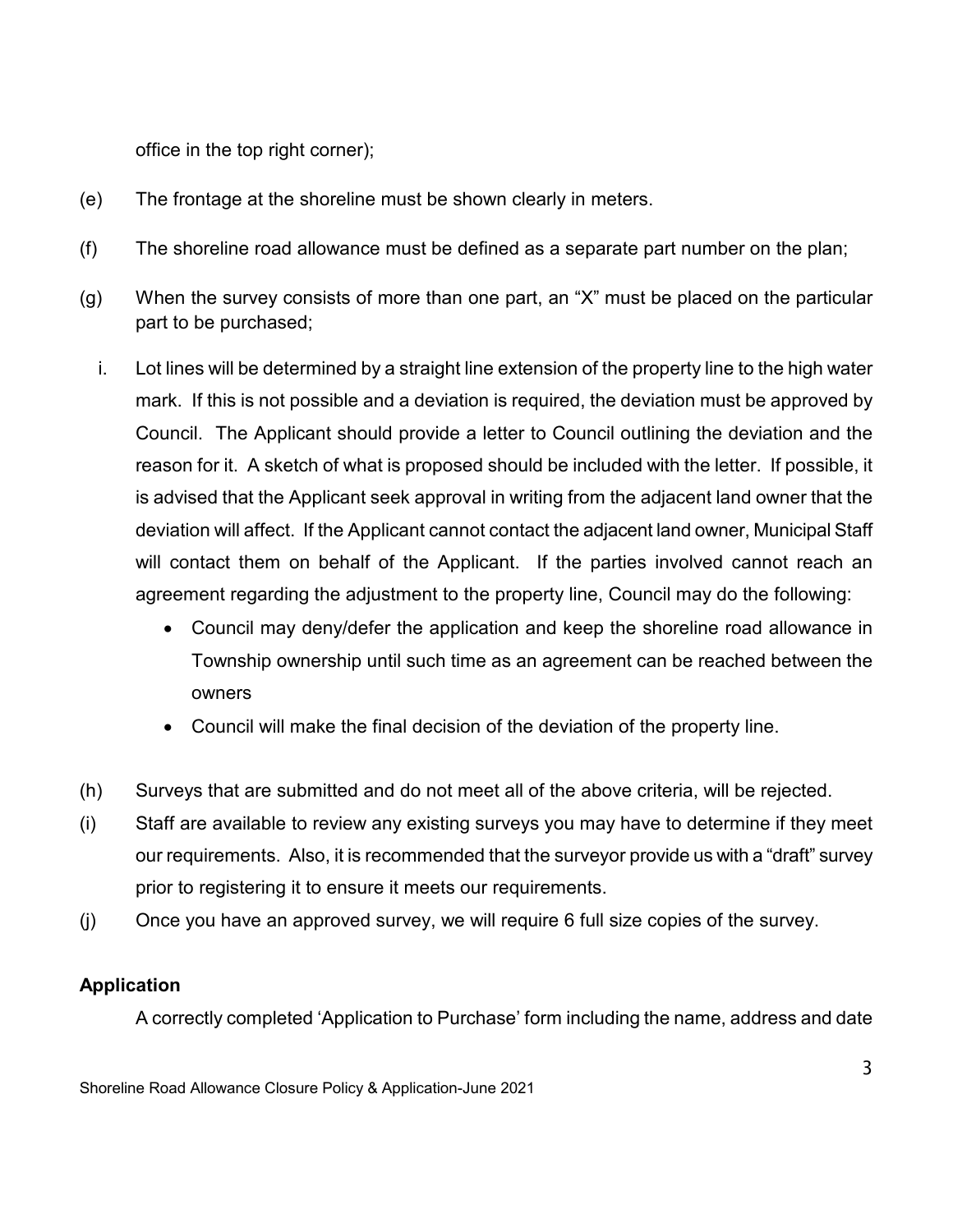of birth of all property owners. (Attached, see last page.)

### **Fees**

There are two fees applicable to the shoreline road allowance application that must be submitted with your application: legal and land fees.

- Legal fees are in the amount of \$1000 and the cheque should be payable to **Ewart O'Dwyer in trust.** This is a deposit to cover the legal fees and the Solicitor's administration costs. The fees for the solicitor are approximate and may vary slightly. You may be required to submit additional funds as required. If after the closure is completed there are funds remaining on deposit, a refund will accompany your statement from Ewart O'Dwyer.
- Land fees are based on the water's edge frontage in metres as shown on the Registered Plan.

### **Current Fees, effective May 3, 2016 to December 31, 2021**

- (a) Minimum fee of \$ 2,050.00 plus HST for up to 150 feet of frontage
- (b) Over 150 feet, \$ 2,050.00 plus \$ 15.00 per each additional foot plus HST
- (c) An amount of \$200 (no HST) to cover municipal administration costs.

### **Effective January 1, 2022 to December 31, 2022**

- Minimum fee of \$2540 plus HST for up to 150 feet of frontage
- Over 150 feet, \$2540 plus \$20 for each additional foot plus HST
- An amount of \$250 (no HST) to cover municipal administration costs
- Upon presentation of your application to the Township Office, Municipal Staff will confirm your cost for lands based on the shoreline frontage indicated on your survey.
- The municipality reserves the right to require further documentation as may be required to substantiate the purchase.

#### **Effective January 1, 2023 to December 31, 2023**

- Minimum fee of \$3030 plus HST for up to 150 feet of frontage
- Over 150 feet, \$3030 plus \$25 for each additional foot plus HST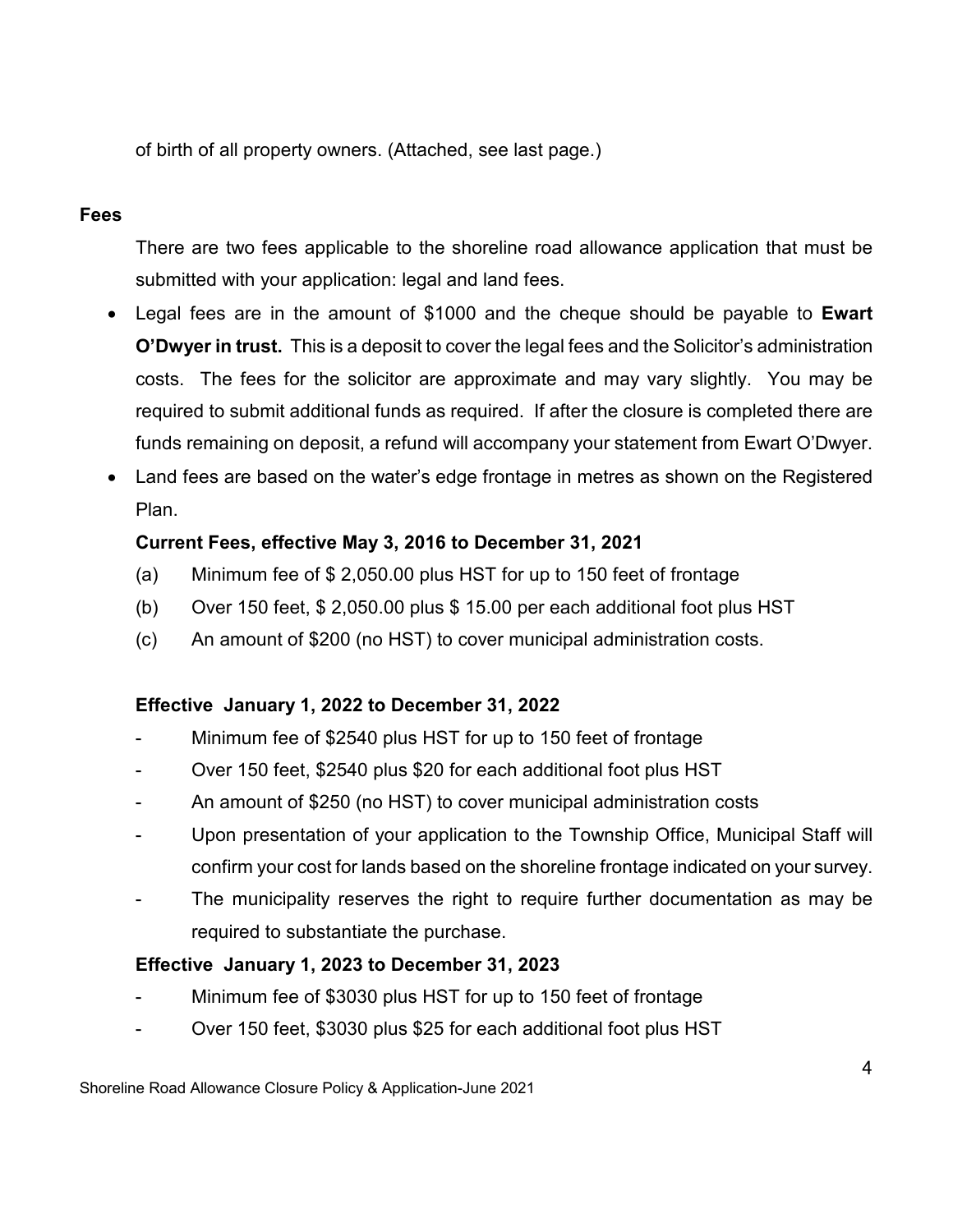- An amount of \$300 (no HST) to cover municipal administration costs
- Upon presentation of your application to the Township Office, Municipal Staff will confirm your cost for lands based on the shoreline frontage indicated on your survey.
- The municipality reserves the right to require further documentation as may be required to substantiate the purchase.

## **Effective January 1, 2024 to December 31, 2024**

- Minimum fee of \$3520 plus HST for up to 150 feet of frontage
- Over 150 feet, \$3520 plus \$30 for each additional foot plus HST
- An amount of \$350 (no HST) to cover municipal administration costs
- Upon presentation of your application to the Township Office, Municipal Staff will confirm your cost for lands based on the shoreline frontage indicated on your survey.
- The municipality reserves the right to require further documentation as may be required to substantiate the purchase.

## **Effective January 1, 2025 to December 31, 2025**

- Minimum fee of \$4010 plus HST for up to 150 feet of frontage
- Over 150 feet, \$4010 plus \$30 for each additional foot plus HST
- An amount of \$350 (no HST) to cover municipal administration costs
- Upon presentation of your application to the Township Office, Municipal Staff will confirm your cost for lands based on the shoreline frontage indicated on your survey.
- The municipality reserves the right to require further documentation as may be required to substantiate the purchase.

## **Effective January 1, 2026 to December 31, 2026**

- Minimum fee of \$4500 plus HST for up to 150 feet of frontage
- Over 150 feet, \$4500 plus \$30 for each additional foot plus HST
- An amount of \$350 (no HST) to cover municipal administration costs
- Upon presentation of your application to the Township Office, Municipal Staff will confirm your cost for lands based on the shoreline frontage indicated on your survey.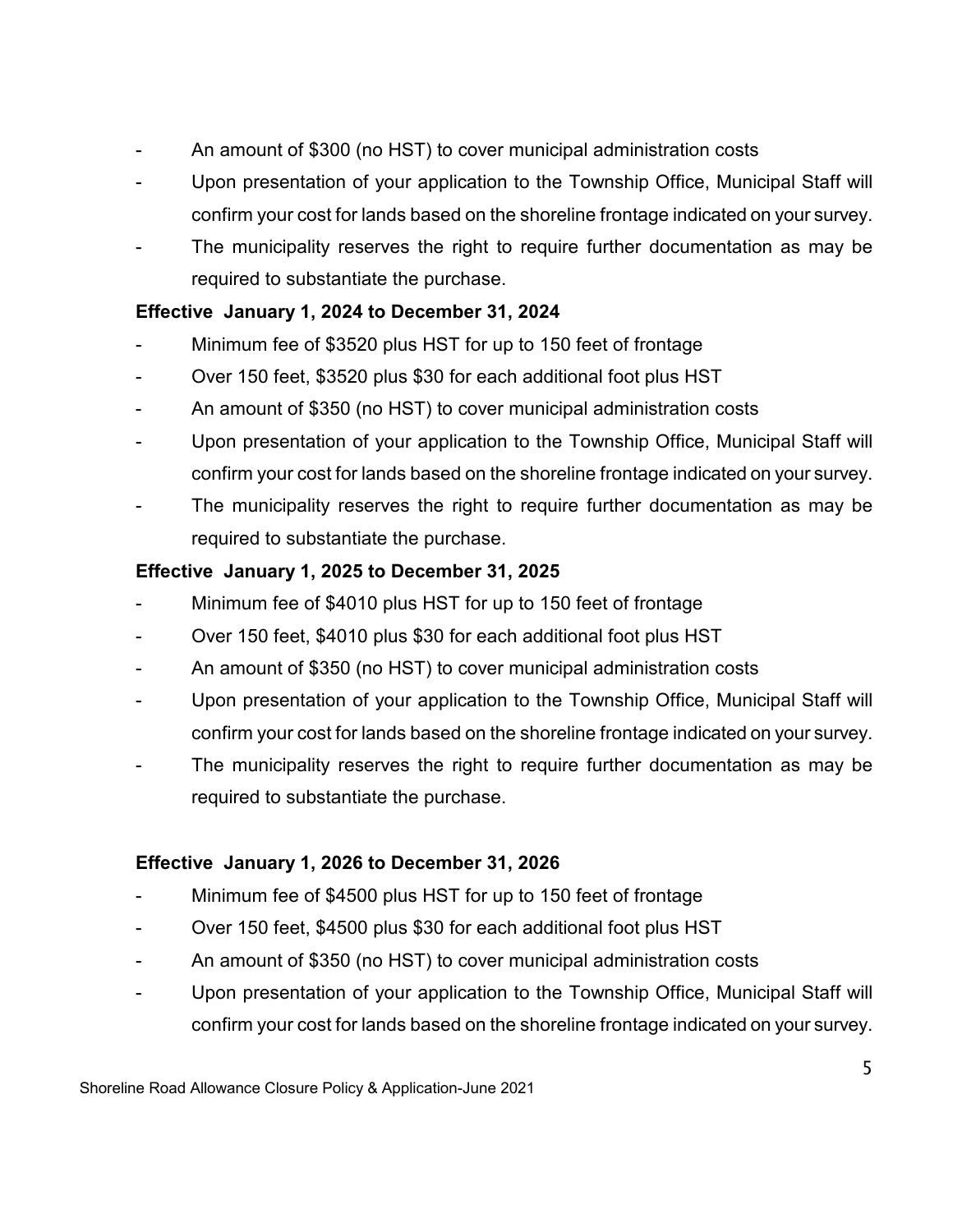- The municipality reserves the right to require further documentation as may be required to substantiate the purchase.
- The municipality reserves the right to require further documentation as may be required to substantiate the purchase.

#### **Upon Receipt of a Complete Application**

The municipality will review the documentation provided and advise the Applicant of any deficiencies. The application will be held for a period of no longer than one month until all documentation is correctly completed. If the application has not been completed after one month, the entire application will be returned to the applicant.

The Township will forward the documentation to Mr. John Ewart, Ewart, O'Dwyer Barristers and Solicitors, 311 George Street, Suite 103, Peterborough, Ontario K9J 3H3 Telephone: (705) 874- 0404 Fax: (705) 874-1165.

During the legal process, the Solicitor will supply a proposed notice of closure that the Township of North Kawartha will forward to the adjacent property owners and the applicant using the mailing address on the most recent tax roll, informing them of the date of the public hearing. The public notice will also be published on the Township of North Kawartha website and posted in the Municipal Office at least 30 days prior to the Council meeting when the closure by-law will be considered.

This will include contacting the Crown or Ministry of Natural Resources if required. Note: Section 34(2) of the Municipal Act S.O., 2001, Chapter c.25 provides that a by-law permanently closing a highway shall not be passed without the consent of the Government of Canada if the highway, abuts on land, including land covered by water, owned by the Crown in right of Canada; or leads to or abuts on a bridge, wharf, dock, quay or other work owned by the Crown in right of Canada;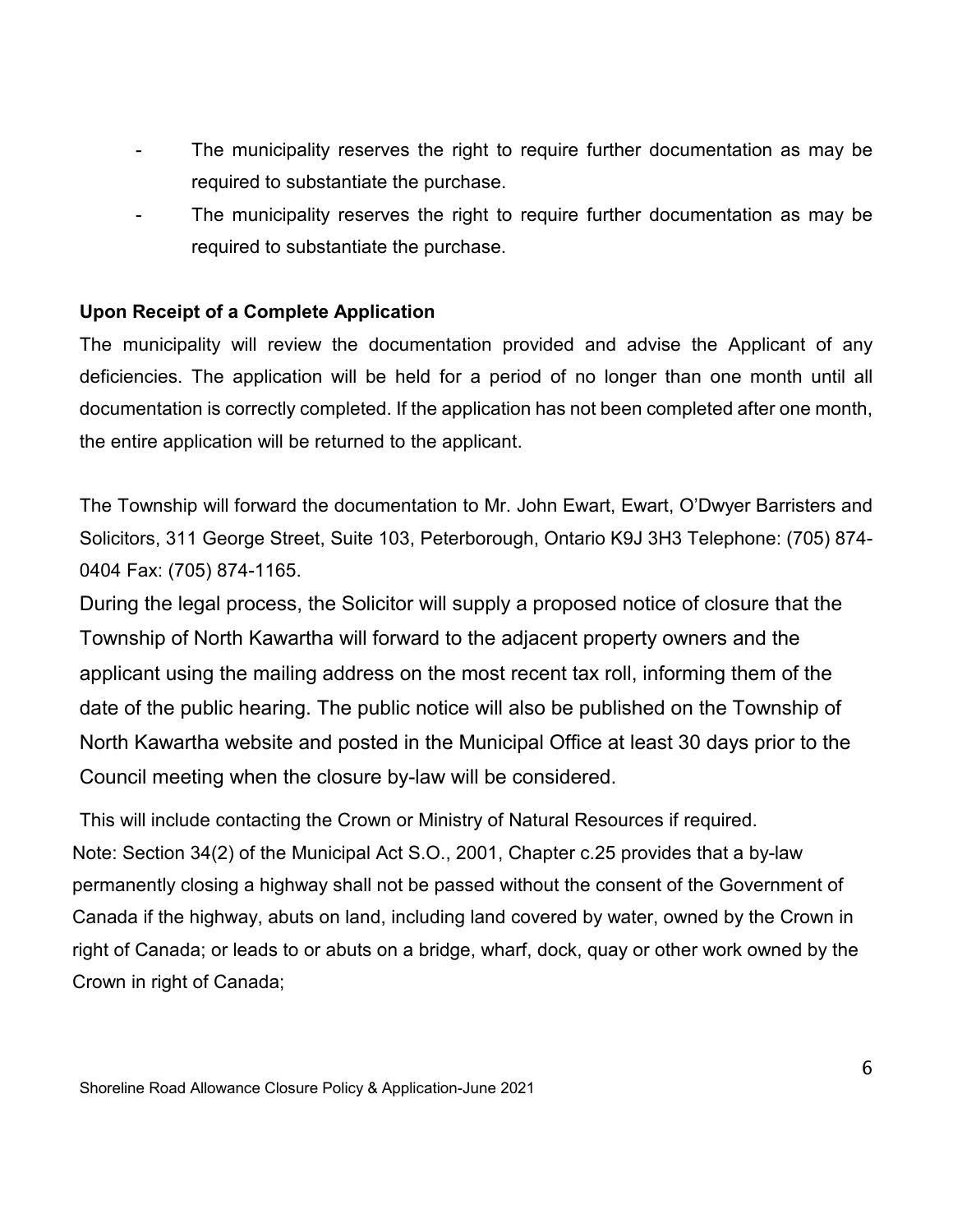Concerns may be addressed directly to the Municipality and written submissions will be provided to Council for the Public Hearing. This information will then be presented by Municipal staff at the public hearing. Anyone is welcome to attend the public hearing.

Any concerns raised by members of the public must be resolved to Council's satisfaction prior to the enactment of a by-law to stop up, close and dispose of the subject road allowance. Owners should check the description of their lands on their next tax notice or on the assessment roll at the Municipal Office to ensure that the Municipal Property Assessment Office (MPAC) changes your property description to include the lands purchased. If you have concerns regarding the impact of purchasing the shoreline road allowance on your property assessment value, please contact the Municipal Property Assessment Corporation directly. The Municipality does not assign the assessed value to your lands.

Once your application has been forwarded to the Municipal Solicitor for processing, please allow at least six months to complete the purchase of the shoreline road allowance. The completion time may increase should easements be required or complications in the process occur.